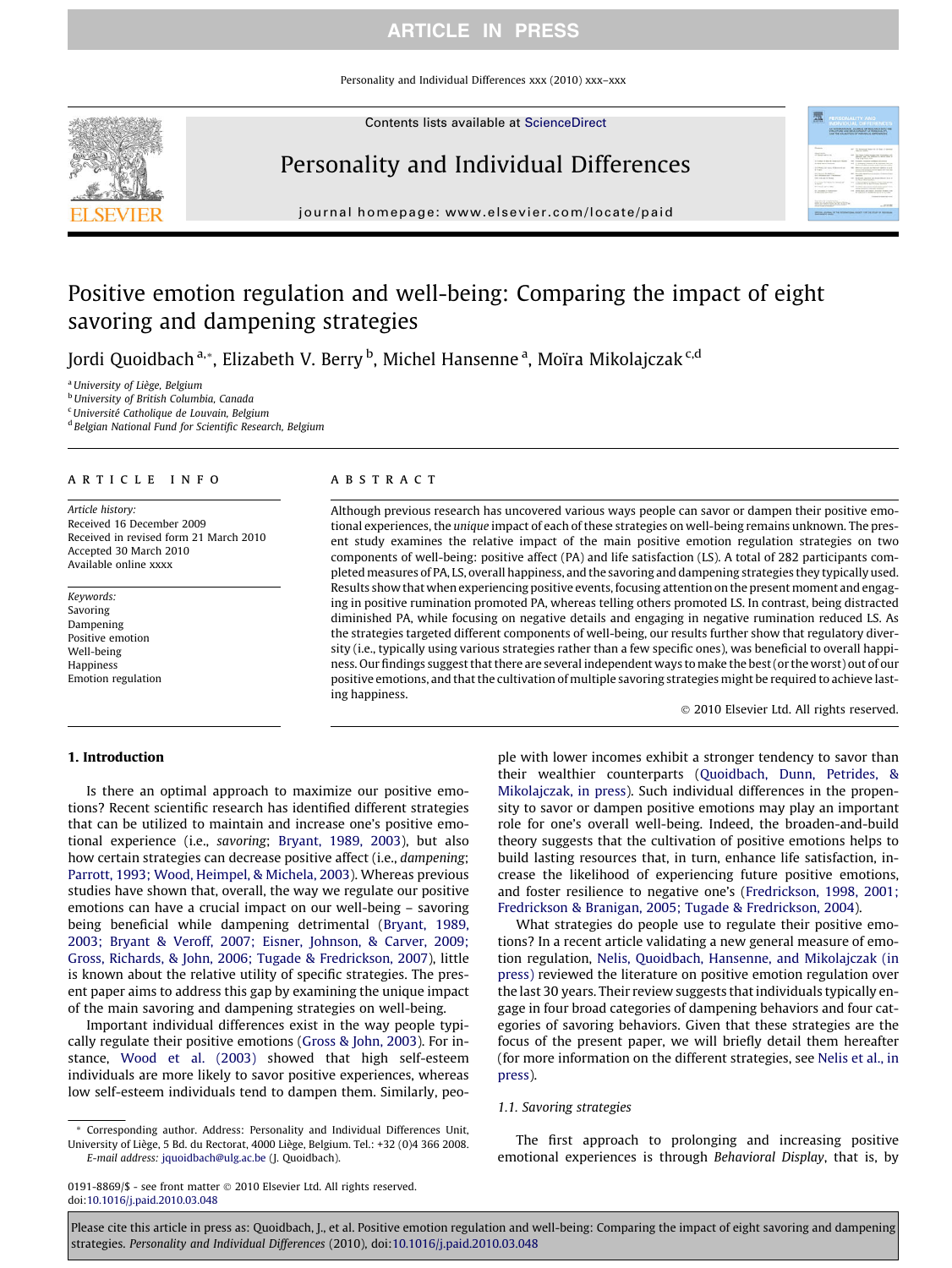#### 2 J. Quoidbach et al. / Personality and Individual Differences xxx (2010) xxx–xxx

expressing positive emotions with non-verbal behaviors. Studies have shown that the facial expression of emotion may play a causal role in the subjective experience of emotion (see e.g., [Adelmann &](#page-4-0) [Zajonc, 1989; Finzi & Wasserman, 2006; McIntosh, 1996; Strack,](#page-4-0) [Martin, & Stepper, 1988\)](#page-4-0).

A second strategy consists of efforts to Be Present, by deliberately directing attention to the present pleasant experience. Both correlational and experimental studies have shown that this strategy is linked with the increased intensity and frequency of positive emotions ([Bryant, 2003; Erisman & Roemer, 2010\)](#page-4-0).

A third strategy implies communicating and celebrating positive events with others – a strategy labeled Capitalizing ([Langston,](#page-4-0) [1994\)](#page-4-0). Capitalizing is associated with increased daily positive affect, over and above the impact of the positive event itself [\(Gable,](#page-4-0) [Reis, Impett, & Asher, 2004; Langston, 1994\)](#page-4-0) and improved immune response [\(Labott, Ahleman, Wolever, & Martin, 1990\)](#page-4-0).

Finally individuals can engage in Positive Mental Time Travel (Positive MTT) by vividly remembering or anticipating positive events – two abilities that are very closely related (see e.g., [Suddendorf &](#page-4-0) [Corballis, 2007\)](#page-4-0). Indeed, both cross-sectional and experimental studies have shown that positive MTT predicts happiness ([Bryant,](#page-4-0) [Smart, & King, 2005; Havighurst & Glasser, 1972; Lyubomirsky,](#page-4-0) [Sousa, & Dickerhoof, 2006; MacLeod & Conway, 2005; Quoidbach,](#page-4-0) [Wood, & Hansenne, 2009\)](#page-4-0).

#### 1.2. Dampening strategies

Not all reactions to positive events increase positive emotions. Sometimes purposely, often automatically, individuals can dampen their positive emotional experiences.

One such reaction is that of Suppression (i.e., repressing or hiding positive emotions due to shyness, sense of modesty, or fear, for example). [Gross and John \(2003\)](#page-4-0) showed that the tendency to suppress positive emotions is negatively associated with trait positive affectivity, life satisfaction, and psychological well-being. The expressive suppression of positive emotions also bears physiological costs and leads to a decrease in the subjective enjoyment of a positive experience ([Gross & Levenson, 1997\)](#page-4-0).

Individuals can also dampen their positive experiences through Distraction, that is, by engaging in activities and thoughts – often worries – unrelated to the current positive event. The propensity to experience lapses of attention has been associated with negative consequences in terms of long-term affective well-being ([Carriere,](#page-4-0) [Cheyne, & Smilek, 2008](#page-4-0)).

Fault Finding – paying attention to the negative elements of otherwise positive situations or focusing on what could be even better – is another strategy that has been found to negatively correlate with happiness, optimism, self-esteem, and life satisfaction ([Larsen & McKibban, 2008; Polman, 2010; Schwartz et al., 2002](#page-4-0)).

Finally, people can engage in Negative Mental Time Travel (Negative MTT), which encompasses negative reminiscence such as reflecting on the causes of a positive event with an emphasis on external attribution (e.g., "I got an A because the exam was really easy") and negative anticipations of its future consequences (e.g., ''My streak of luck is going to end soon, I'd better be careful", ''These positive feelings won't last"). This type of cognition has been associated with lower self-esteem, greater rumination, and more severe depressive symptoms [\(Feldman, Joormann, & Johnson, 2008](#page-4-0); see also [Sweeney, Anderson, & Bailey, 1986\)](#page-4-0).

#### 1.3. The present study

Are all of these strategies equally beneficial or detrimental to our well-being? Are they interchangeable or do they uniquely and specifically target different aspects of well-being? Whereas previous research on positive emotion regulation have examined

either the effectiveness of a limited number of specific strategies (e.g., [Bryant, 2003; Bryant et al., 2005; Langston, 1994; Nezlek &](#page-4-0) [Kuppens, 2008](#page-4-0)) or the consequences of the overall savoring and/ or dampening abilities (e.g., [Feldman et al., 2008; Wood et al.,](#page-4-0) [2003\)](#page-4-0), no study has compared the unique contribution of the main positive emotion regulation strategies to well-being. Yet, the cultivation of positive emotion has recently been promoted by an explosion of research on happiness enhancing interventions (e.g., [Brown & Ryan, 2003; Fredrickson, Cohn, Coffey, Pek, & Finkel,](#page-4-0) [2008; Lyubomirsky, Sheldon, & Schkade, 2005; Sin & Lyubomirsky,](#page-4-0) [2009\)](#page-4-0). Therefore assessing which positive emotion regulation strategies are the most effective (or detrimental) could provide valuable insights in designing optimal well-being interventions.

Moreover, whereas well-being is typically referred as being composed of two different elements – emotional well-being (i.e., positive affect) and cognitive well-being (i.e., life satisfaction) – whose relative independence has been extensively emphasized (see [Diener, Suh, Lucas, & Smith, 1999](#page-4-0) for a review), little is known about how savoring and dampening strategies could specifically target one of these two components. Indirectly supporting this speculation are studies showing that emotional and cognitive well-being can fluctuate independently from each other (see [Die](#page-4-0)[ner, Lucas, & Scollon, 2006](#page-4-0) for a review). For example, positive affect tends to decrease over the life span while life satisfaction tends to increase [\(Diener et al., 2006](#page-4-0)). If certain strategies were found to be more efficient to increase emotional well-being while others more efficient to increase cognitive well-being, then regulatory diversity (i.e., typically using various savoring strategies) would lead to a greater general sense of happiness than regulatory specificity (i.e., typically using a few specific strategies). This intuitive – yet previously untested – hypothesis has been originally suggested by [Mikolajczak \(2009\)](#page-4-0) with regards to the regulation of negative emotions: By simultaneously or successively using different categories of regulation strategies (e.g., physio-relaxing techniques, cognitive re-appraisal, problem-focused coping...), one acts on the different components of negative emotional experiences which improves the effectiveness of emotion regulation.

Consequently, the purpose of the present paper is twofold. We first examined the unique predictive validity of the main savoring and dampening strategies previously reviewed on both emotional and cognitive well-being. We then investigate whether regulation diversity is associated with higher overall happiness than regulation specificity.

#### 2. Method

#### 2.1. Participants

A total of 282 participants were recruited via the Intranet of a Belgian University (73% females;  $M_{\text{age}}$  = 33.6; SD = 13.9) and asked to complete online measures of general happiness, positive affect, and dispositional positive emotion regulation strategies. Among these participants, 82 also completed measures of life satisfaction. Participants included students (25%) and university employees (75%), ranging all the way from custodial staff to senior administrators. Students and employees did not differ in any of the study variable.

#### 2.2. Measures

The Typical Use of Savoring and Dampening Strategies was assessed through the emotion regulation profile-revised (ERP-R), a vignette-based instrument measuring individuals' typical ability to regulate both negative and positive emotions ([Nelis et al., in](#page-4-0) [press](#page-4-0)). Of interest in the present study was the savoring positive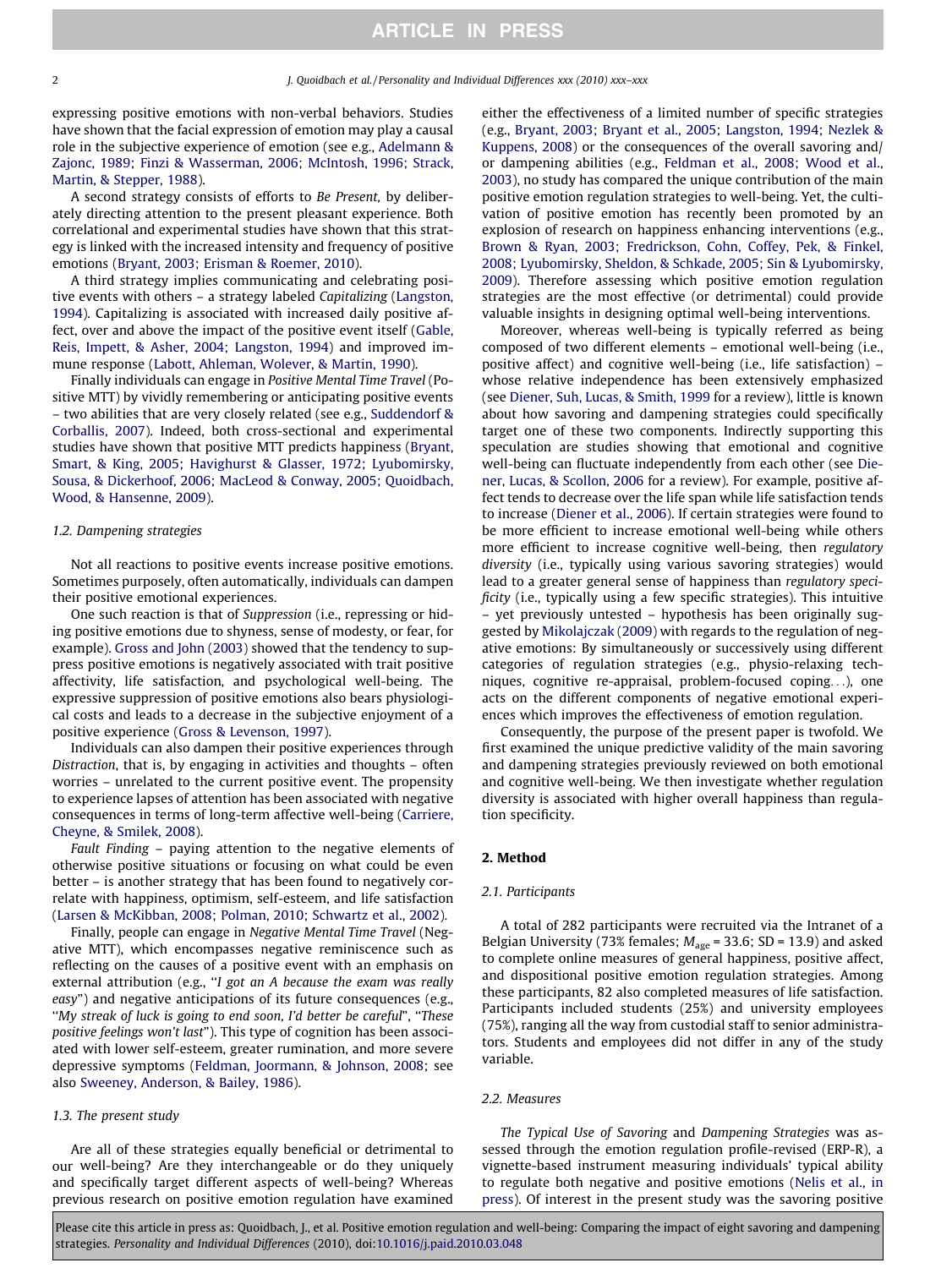emotion scale, which includes six detailed descriptions of situations eliciting contentment, joy, awe, excitement, pride, and gratitude, respectively. For example, participants are asked to imagine finishing an important task (contentment), spending a romantic weekend away (joy), or discovering an amazing waterfall while hiking (awe). Each scenario is followed by eight possible reactions based on the four main savoring strategies and the four dampening strategies described in the introduction. Respondents were allowed to select as many reactions as they wanted as long as they accurately reflected their typical behavior in the kind of situation described. Respondents were credited 1 point every time a specific strategy was selected and 8 scores, representing the use of each regulation strategy across the different scenarios, were then computed. The ERP-R has been shown to demonstrate good psychometric properties, including convergent, divergent, and predictive validity (see [Nelis et al., in press](#page-4-0)).

Emotional well-being (i.e., positive affect) was measured via the Positive and Negative Affect Schedule [\(Watson, Clark, & Tellegen,](#page-5-0) [1988\)](#page-5-0). The positive affect subscale is comprised of 10 mood related adjectives for which subjects were asked to indicate the extent to which they were feeling each emotion on a 5-point scale ( $\alpha$  = .84).

Cognitive well-being (i.e., life satisfaction) was measured using the satisfaction with life scale (SWLS; [Diener, Emmons, Larsen, &](#page-4-0) [Griffin, 1985](#page-4-0)), composed of five items scored on a 7-point scale  $(\alpha = .90)$ .

Overall happiness was assessed using the subjective happiness scale (SHS; [Lyubomirsky & Lepper, 1999](#page-4-0)). This well-validated instrument composed of four 7-point items provides a global, subjective assessment of whether one is a happy or an unhappy person, that encompasses both emotional and cognitive well-being  $(\alpha = .85)$ .

#### 3. Results

#### 3.1. Unique contribution of each regulation strategy to well-being

Means and inter-relationships between emotion regulation strategies, positive affect, and life satisfaction are presented in Table 1. Overall, the four savoring and four dampening strategies were moderately to largely correlated to each other in meaningful and theoretically congruent ways. That is, savoring strategies were positively correlated to each other while being negatively related to dampening strategies, and vice versa. In order to investigate the unique impact of each strategy on positive affect and life satisfaction, we conducted two multiple regression analyses (see [Ta](#page-3-0)[ble 2\)](#page-3-0). Results show that positive affect was negatively predicted by distraction, while being positively predicted by positive MTT and being present. Life satisfaction was negatively predicted by the use of fault finding and negative MTT while being positively predicted by capitalizing. Altogether the regulation strategies explained 10% and 18% of the variance in positive affect and life satisfaction, respectively. Note that none of these results were significantly moderated by the gender or the age of participants (Ps > .10), suggesting that savoring and dampening strategies might be as beneficial (or detrimental) for individuals of every age and gender.

### 3.2. Regulatory diversity and overall happiness

Given that our analyses revealed that the different regulation strategies have specific impact on the two facets of well-being, we verified our hypothesis that using multiple savoring strategies could be beneficial for overall happiness. First, we computed a total savoring score by adding the total number of savoring strategies selected across the six scenarios of the ERP-R. Second, we created a diversity score by counting how many different types of strategies participant used to achieve their total score (from 0 to 4). As we expected, these scores were highly correlated but not redundant ( $r = .67$ ,  $p < .001$ ). This suggests that some participants could achieve the same total savoring score by either selecting a limited number of strategies in a wide range of situations, or by selecting a wide range of strategies in a limited number of situations.

We then entered total savoring scores and diversity scores (Step 1), and their interaction (Step 2) into a stepwise multiple regression analysis predicting overall happiness. Supporting our hypothesis, results show that savoring and regulatory diversity both independently significantly predicted happiness  $(\beta = .17, )$  $t(280) = 2.27$ ,  $p = .02$  and  $\beta = .24$ ,  $t(280) = 3.22$ ,  $p < .01$ , respectively). As depicted in [Fig. 1](#page-3-0), the interaction term was also significant,  $t(280)$  = 2.35,  $p = 0.02$ , suggesting that the positive relationship between savoring and happiness was exacerbated when participants used a wider range of savoring strategies.

#### 4. Discussion

The present study is the first to investigate the unique impact of positive emotion regulation strategies on the different components that make up well-being. Consistent with our prediction, results show that, in the realm of well-being not all strategies are created equal.

Emotional well-being (i.e., positive affect) was positively predicted by being present and positive MTT, and negatively by distraction. These results suggest that high levels of daily positive emotions can mainly be achieved via two distinct – and conceptually opposite – strategies. The first consists of a mindful approach in which one focuses attention on the present moment and systematically suppresses thoughts unrelated to the current experience. The effectiveness of this approach may be explained by the fact that people spend most of their time in a positive emotional state [\(Kahneman, Krueger, Schkade, Schwarz, & Stone, 2004\)](#page-4-0). In-

Table 1

Means, standard deviations, and intercorrelations between the different regulation strategies and well-being variables.

|    |                    | M(SD)    |                      |           |                          | $\overline{4}$           |         | 6       |          | 8        | 9    | 10 |
|----|--------------------|----------|----------------------|-----------|--------------------------|--------------------------|---------|---------|----------|----------|------|----|
|    | Distraction        | 0.7(1.1) | $-$                  |           |                          |                          |         |         |          |          |      |    |
|    | Fault finding      | 0.8(1.0) | $.30**$              | $-$       |                          |                          |         |         |          |          |      |    |
|    | Negative MTT       | 0.5(0.9) | .27                  | $.27***$  | $\overline{\phantom{0}}$ |                          |         |         |          |          |      |    |
| 4  | Suppression        | 0.6(1.1) | $.26$ **             | $.21$ **  | $.26***$                 | $\overline{\phantom{0}}$ |         |         |          |          |      |    |
|    | Behavioral display | 2.8(1.8) | $-.28$ **            | $-.12"$   | $-.07$                   | $-31$ **                 |         |         |          |          |      |    |
| 6  | Capitalizing       | 2.7(1.8) | $-.17$ <sup>**</sup> | $-.09$    | $-.09$                   | $-.25$ **                | $.57**$ |         |          |          |      |    |
|    | Being present      | 3.7(1.6) | $-.38"$              | $-.28$ ** | $-.19$ <sup>**</sup>     | $-.24$ **                | $.57**$ | $.52**$ |          |          |      |    |
| 8  | Positive MTT       | 3.1(1.7) | $-.18$ **            | $-.05$    | $-.03$                   | $-.01$                   | .48     | $.53**$ | $.52**$  |          |      |    |
| 9  | Positive affect    | 3.0(0.6) | $-.25$               | $-.14"$   | $-.11$                   | $-.12$ <sup>*</sup>      | $.15^*$ | .10     | $.29$ ** | $.23$ ** |      |    |
| 10 | Life satisfaction  | 5.0(1.2) | .07                  | $-.31"$   | $-.32$ <sup>**</sup>     | $-.01$                   | .02     | .27     | .17      | .09      | .25' |    |

 $p < 0.05$ .

 $p < .01.$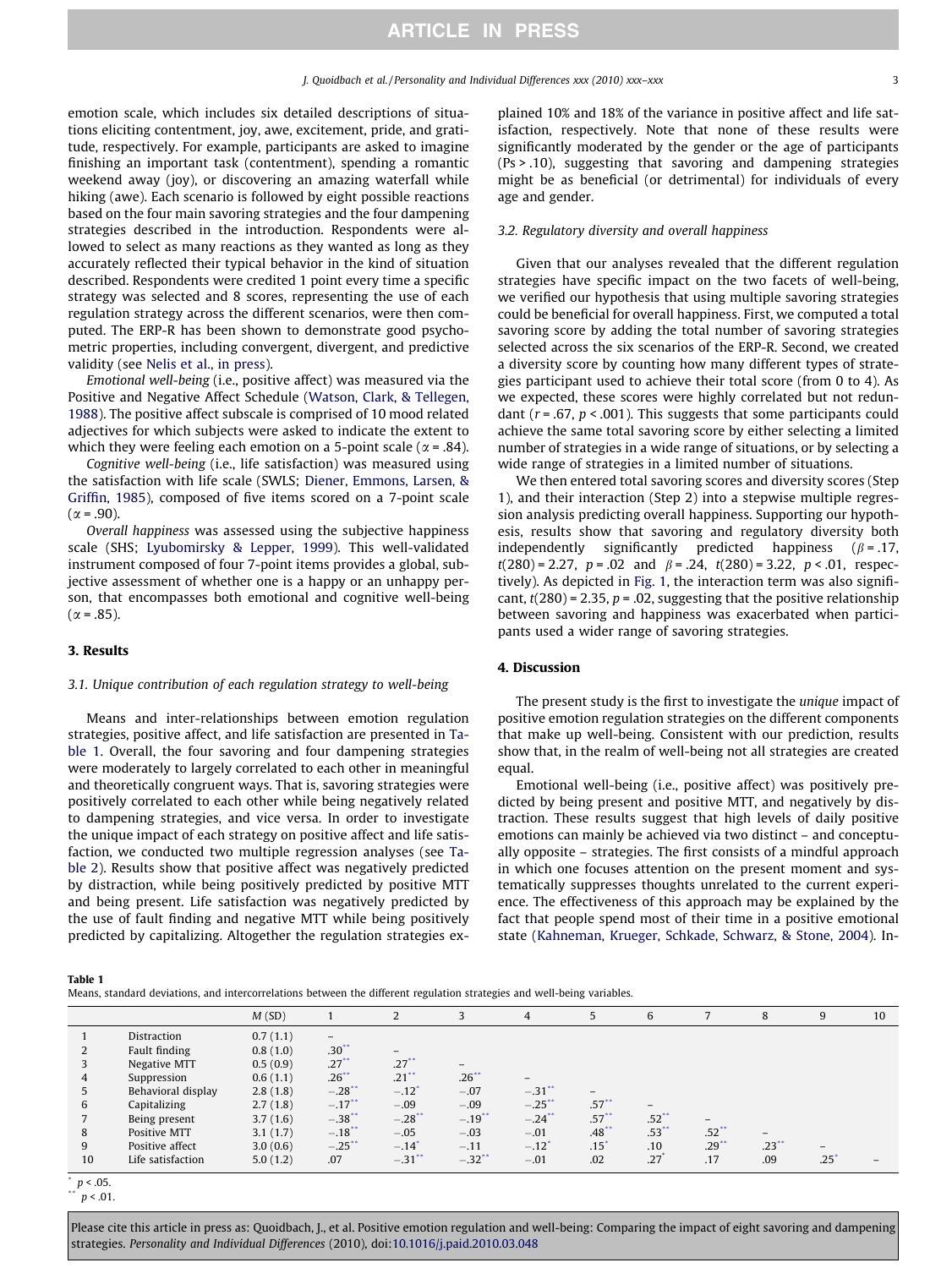#### <span id="page-3-0"></span>Table 2

Multiple regression analyses with positive affect and life satisfaction as dependant variables and the different emotion regulation strategies as predictors.

|                    | Positive affect  |      | Life satisfaction  |      |  |
|--------------------|------------------|------|--------------------|------|--|
|                    |                  |      |                    |      |  |
| <b>Distraction</b> | $-.14^{\degree}$ | 2.21 | .16                | 1.33 |  |
| Fault finding      | $-.03$           | 0.47 | $-25$ <sup>*</sup> | 2.03 |  |
| Negative MTT       | $-.05$           | 0.58 | $-31$ <sup>*</sup> | 2.62 |  |
| Suppression        | $-.06$           | 0.95 | .12                | 1.00 |  |
| Behavioral display | $-.04$           | 0.58 | $-.12$             | 0.73 |  |
| Capitalizing       | $-.12$           | 1.52 | $.31^{\circ}$      | 2.01 |  |
| Being present      | $.20^{\circ}$    | 2.45 | .05                | 0.31 |  |
| Positive MTT       | $.08*$           | 2.45 | $-.06$             | 0.38 |  |

Note: Positive affect: adjusted  $R^2$  = 0.10,  $p$  < .001.

Life satisfaction: adjusted  $R^2$  = 0.18,  $p < .01$ .

 $p < .05$ .



Fig. 1. Regulatory diversity exacerbated the relationship between savoring and happiness.

deed, the best predictor of daily positive affect is the absence of alienation from the self [\(Csikszentmihalyi & Larson, 1987\)](#page-4-0). By being present and avoiding worrying, one maximizes pre-existing positive affect. The second approach, in contrast, consists of stepping back from the present experience to mentally travel through time to remember or anticipate positive personal events. This finding is in line with previous research showing that participants who had to engage daily in  $2 \times 10$  min of positive reminiscence report increases in the percentage of time they feel happy [\(Bryant et al.,](#page-4-0) [2005\)](#page-4-0). The very different nature of these two approaches to attain emotional well-being is of interest for well-being interventions, as the importance of selecting happiness enhancing activities which are congruous with personality and lifestyle has recently been highlighted ([Lyubomirsky et al., 2005](#page-4-0)).

Cognitive well-being (i.e., life satisfaction) was positively predicted by capitalizing and negatively by fault finding and negative MTT. These findings are in line with a previous study on capitalization which showed that telling others about positive events enhances life satisfaction ([Gable et al., 2004\)](#page-4-0). Although the underlying mechanisms of such an effect requires further investigation, one might hypothesize that capitalizing may promote cognitive well-being by fostering positive social interactions. By satisfying the basic human need for belongingness [\(Baumeister &](#page-4-0) [Leary, 1995](#page-4-0)) and providing the necessary assistance when difficulties arise, positive relationships are an important determinant of life satisfaction [\(Diener & Diener, 1995\)](#page-4-0). Furthermore, [Gable et al.](#page-4-0) [\(2004\)](#page-4-0) suggested that sharing positive experiences may allow individuals to perceive themselves positively in the eyes of others, hence boosting self-esteem and facilitating positive appraisals of one's life.

In this study, two dampening strategies appeared to be particularly detrimental to life satisfaction: fault finding and negative MTT. Findings regarding fault finding are rather intuitive and self-explanatory. Individuals who systematically attend to imperfections and what could be better in positive situations, are of course less likely to be satisfied with their life (for similar findings, see [Polman, 2010; Schwartz et al., 2002](#page-4-0)). Similarly, the tendency to mentally re-live positive events or pre-live their future repercussions in a negative manner (i.e., external attribution of success, guilt, fear of negative consequences...) decreases life satisfaction. Again, such findings are in accordance with studies showing the key role played by future thinking in people's well-being (e.g., [MacLeod & Conway, 2005; Quoidbach et al.,](#page-4-0) [2009\)](#page-4-0).

It is noteworthy to mention that contrary to previous findings which showed that social sharing of positive events increases positive emotion ([Gable et al., 2004; Langston, 1994\)](#page-4-0), capitalization was not associated with positive affect in our study. However, [Ga](#page-4-0)[ble and colleagues \(2004\)](#page-4-0) also suggested that the effect of capitalization on positive affect could be explained by the fact that sharing a positive event with others requires retelling the event, which creates an opportunity to re-experience it. Although null results should be interpreted with caution, the present findings support that hypothesis by showing that when other forms of savoring – including positive reminiscence – are controlled for, capitalizing does not have a unique effect on positive affect. A parallel can also be drawn with research on the social sharing of negative emotions that shows that telling others about one's feelings has no direct effect on emotions but rather facilitate other regulatory processes (e.g., cognitive re-appraisal, distraction, etc.) which, in turn, help decrease distress (see [Rimé, 2007](#page-4-0) for a review).

The present findings suggest that there are several independent ways to make the best (or the worst) out of our positive emotions and that, as they target specific facets of well-being, the cultivation (or the avoidance) of all of these different strategies might facilitate lasting happiness. In support of this idea, we found that the wider the range of type of savoring strategies participants used, the happier they reported to be, independently of their total savoring score. Consequently the happier participants were the ones that typically savored various situations using various strategies. The novel notion of regulatory diversity highlighted by this study could be of particular interest for happiness interventions. Whereas numerous self-help books and training programs focus on a specific technique (e.g., mindfulness mediation), our results suggest that one can become even happier by learning not only how to focus on the present moment but also how to proficiently step back from it while also as sharing their experiences with friends. This conclusion is consistent with studies suggesting that variety might be a key element of successful happiness enhancing activities [\(Lyubomirsky et al.,](#page-4-0) [2005\)](#page-4-0).

In addition to fostering happiness via different routes, the expansion of people's savoring strategy repertoire might also allow the up-regulation of positive emotions in a broader range of situations, enhancing their flexibility (see [Mikolajczak, 2009\)](#page-4-0). For instance, if your typical savoring strategy is to share your positive experiences with your friends, improving your ability to mindfully contemplate the present moment or to relish mental simulations, will help you savor positive moments even if no one is around. Hence, our findings contribute to the increasing body of evidence emphasizing the importance of the flexibility of biological and psychological processes for well-being. For example, [Bonanno, Papa, Lalande, Westphal, and Coifman \(2004\)](#page-4-0) found that adjustment to the first two years of college depended less on regulatory strategies per se than on the ability to flexibly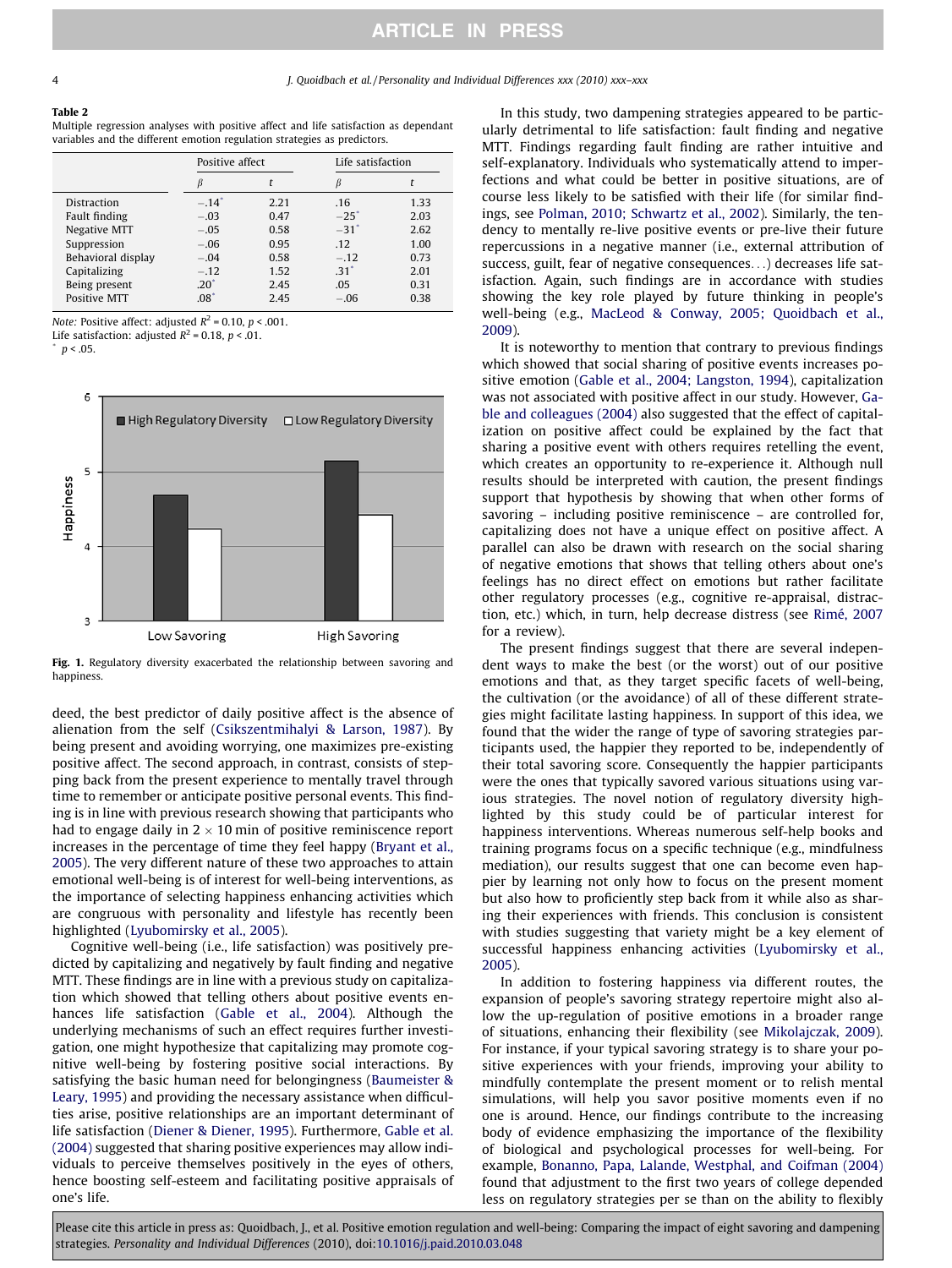<span id="page-4-0"></span>use different regulatory strategies in accord with situational demands. Likewise, flexibility in the levels of morning cortisol between work and rest days has been found to be a better predictor of happiness than the magnitude of these levels (Mikolajczak et al., in press).

Although this study breaks new ground in several ways, we acknowledge several limitations, which leave ample room for future research to probe or refine the findings. First, the sample was drawn from a university population and future studies should investigate the effect of the different regulation strategies in a more diverse sample. Second, data were collected via self-reports. Thus, an important goal of future research lies in investigating the specific contribution of the different savoring strategies as well as the notion of regulatory diversity using experimental paradigms and more objective measures of well-being (e.g., experience-sampling, physiological markers, etc.).

Notwithstanding these limitations and the preliminary nature of our findings, our research suggests that practicing as many savoring strategies as possible, whilst avoiding the many faces that dampening can take, is likely the best way to regulate positive emotions.

#### References

- Adelmann, P. K., & Zajonc, R. B. (1989). Facial efference and the experience of emotion. Annual Review of Psychology, 40, 249–280.
- Baumeister, R. F., & Leary, M. R. (1995). The need to belong: Desire for interpersonal attachments as a fundamental human motivation. Psychological Bulletin, 117, 497–529.
- Bonanno, G. A., Papa, A., Lalande, K., Westphal, M., & Coifman, K. (2004). The importance of being flexible: The ability to both enhance and suppress emotional expression predicts long-term adjustment. Psychological Science, 15, 482–487.
- Brown, K. W., & Ryan, R. M. (2003). The benefits of being present: Mindfulness and its role in psychological well-being. Journal of Personality and Social Psychology, 84, 822–848.
- Bryant, F. B. (1989). A four-factor model of perceived control: Avoiding, coping, obtaining, and savoring. Journal of Personality, 57, 773–797.
- Bryant, F. B. (2003). Savoring Beliefs Inventory (SBI): A scale for measuring beliefs about savouring. Journal of Mental Health, 12, 175–196.
- Bryant, F. B., Smart, C. M., & King, S. P. (2005). Using the past to enhance the present: Boosting happiness through positive reminiscence. Journal of Happiness Studies, 6, 227–260.
- Bryant, F. B., & Veroff, J. (2007). Savoring: A new model of positive experience. Mahwah, NJ: Lawrence Erlbaum.
- Carriere, J. S. A., Cheyne, J. A., & Smilek, D. (2008). Everyday attention lapses and memory failures: The affective consequences of mindlessness. Consciousness and Cognition, 17, 835–847.
- Csikszentmihalyi, M., & Larson, R. (1987). Validity and reliability of the experiencesampling method. Journal of Nervous and Mental Disease, 175, 526–536.
- Diener, E., & Diener, M. J. (1995). Cross-cultural correlates of life satisfaction and self-esteem. Journal of Personality and Social Psychology, 69, 851–864.
- Diener, E., Emmons, R. A., Larsen, R. J., & Griffin, S. (1985). The satisfaction with life scale. Journal of Personality Assessment, 49, 71–75.
- Diener, E., Lucas, R. E., & Scollon, C. N. (2006). Beyond the hedonic treadmill: Revising the adaptation theory of well-being. American Psychologist, 61, 305–314.
- Diener, E., Suh, E. M., Lucas, R. E., & Smith, H. L. (1999). Subjective well-being: Three decades of progress. Psychological Bulletin, 125, 276–302.
- Eisner, L. R., Johnson, S. L., & Carver, C. S. (2009). Positive affect regulation in anxiety disorders. Journal of Anxiety Disorders, 23, 645–649.
- Erisman, S. M., & Roemer, L. (2010). A preliminary investigation of the effects of experimentally induced mindfulness on emotional responding to film clips. Emotion, 10, 72–82.
- Feldman, G., Joormann, J., & Johnson, S. (2008). Responses to positive affect: A selfreport measure of rumination and dampening. Cognitive Therapy and Research, 32, 507–525.
- Finzi, E., & Wasserman, E. (2006). Treatment of depression with Botulinum Toxin A: A case series. Dermatologic Surgery, 32, 645–650.
- Fredrickson, B. L. (1998). What good are positive emotions? Review of General Psychology, 2, 300–319.
- Fredrickson, B. L. (2001). The role of positive emotions in positive psychology: The broaden-and-build theory of positive emotions. American Psychologist, 56, 218–226.
- Fredrickson, B., & Branigan, C. (2005). Positive emotions broaden the scope of attention and thought-action repertoires. Cognition and Emotion, 19, 313–332. Fredrickson, B. L., Cohn, M. A., Coffey, K. A., Pek, J., & Finkel, S. M. (2008). Open hearts
- build lives: Positive emotions, induced through loving-kindness meditation,

build consequential personal resources. Journal of Personality and Social Psychology, 95, 1045–1062.

- Gable, S. L., Reis, H. T., Impett, E. A., & Asher, E. R. (2004). What do you do when things go right? The intrapersonal and interpersonal benefits of sharing positive events. Journal of Personality and Social Psychology, 87, 228–245.
- Gross, J. J., & John, O. P. (2003). Individual differences in two emotion regulation processes: Implications for affect, relationships, and well-being. Journal of Personality and Social Psychology, 85, 348–362.
- Gross, J. J., & Levenson, R. W. (1997). Hiding feelings: The acute effects of inhibiting negative and positive emotion. Journal of Abnormal Psychology, 106, 95–103.
- Gross, J. J., Richards, J. M., & John, O. P. (2006). Emotion regulation in everyday life. In D. K. Snyder, J. A. Simpson, & J. N. Hughes (Eds.), Emotion regulation in families: Pathways to dysfunction and health (pp. 13–35). Washington, DC: American Psychological Association.
- Havighurst, R. J., & Glasser, R. (1972). An exploratory study of reminiscence. Journal of Gerontology, 27, 245–253.
- Kahneman, D., Krueger, A. B., Schkade, D. A., Schwarz, N., & Stone, A. A. (2004). A survey method for characterizing daily life experience: The day reconstruction method. Science, 306, 1776–1780.
- Labott, S. M., Ahleman, S., Wolever, M. E., & Martin, R. B. (1990). The physiological and psychological effects of the expression and inhibition of emotion. Behavioral Medicine, 16, 182–189.
- Langston, C. A. (1994). Capitalizing on and coping with daily-life events: Expressive responses to positive events. Journal of Personality and Social Psychology, 67, 1112–1125.
- Larsen, J. T., & McKibban, A. R. (2008). Is happiness having what you want, wanting what you have, or both? Psychological Science, 19, 371–377.
- Lyubomirsky, S., & Lepper, H. S. (1999). A measure of subjective happiness: Preliminary reliability and construct validation. Social Indicators Research, 46, 137–155.
- Lyubomirsky, S., Sheldon, K. M., & Schkade, D. (2005). Pursuing happiness: The architecture of sustainable change. Review of General Psychology, 9, 111–131.
- Lyubomirsky, S., Sousa, L., & Dickerhoof, R. (2006). The costs and benefits of writing, talking, and thinking about life's triumphs and defeats. Journal of Personality and Social Psychology, 90, 692–708.
- MacLeod, A. K., & Conway, C. (2005). Well-being and the anticipation of future positive experiences: The role of income, social networks, and planning ability. Cognition and Emotion, 19, 357–373.
- McIntosh, D. (1996). Facial feedback hypotheses: Evidence, implications, and directions. Motivation and Emotion, 20, 121–147.
- Mikolajczak, M. (2009). La régulation des émotions négatives. In M. Mikolajczak, J. Quoidbach, I. Kotsou, & D. Nélis (Eds.), Les compétences émotionnelles (pp. 153–191). Paris: Dunod.
- Mikolajczak, M., Quoidbach, J., Vanootighem, V., Lambert, F., Lahaye, M., Fillée, C., et al. (in press). Cortisol awakening response (CAR)'s flexibility leads to larger and more consistent associations with psychological factors than CAR magnitude. Psychoneuroendocrinology.
- Nelis, D., Quoidbach, J., Hansenne, M., & Mikolajczak, M. (in press). Measuring individual differences in emotion regulation: The emotion regulation profilerevised (ERP-R). Psychologica Belgica.
- Nezlek, J. B., & Kuppens, P. (2008). Regulating positive and negative emotions in daily life. Journal of Personality, 76, 561–580.
- Parrott, W. G. (1993). Beyond hedonism: Motives for imbibing good moods and for maintaining bad moods. In D. M. Wegner & J. W. Pennebaker (Eds.), Handbook of mental control (pp. 278–308). Englewood Cliffs, NJ: Prentice-Hall.
- Polman, E. (2010). Why are maximizers less happy than satisficers? Because they maximize positive and negative outcomes. Journal of Behavioral Decision Making, 23, 179–190.
- Quoidbach, J., Dunn, E. W., Petrides, K. V., & Mikolajczak, M. (in press). Money giveth, money taketh away: The dual effect of wealth on happiness. Psychological Science.
- Quoidbach, J., Wood, A., & Hansenne, M. (2009). Back to the future: The effect of daily practice of mental time travel into the future on happiness and anxiety. The Journal of Positive Psychology, 4, 349–355.
- Rimé, B. (2007). Interpersonal emotion regulation. In J. J. Gross (Ed.), Handbook of emotion regulation (pp. 466–485). New York: Guilford Press.
- Schwartz, B., Ward, A., Monterosso, J., Lyubomirsky, S., White, K., & Lehman, D. R. (2002). Maximizing versus satisfying: Happiness is a matter of choice. Journal of Personality and Social Psychology, 83, 1178–1197.
- Sin, N. L., & Lyubomirsky, S. (2009). Enhancing well-being and alleviating depressive symptoms with positive psychology interventions: A practice-friendly metaanalysis. Journal of Clinical Psychology, 65, 467–487.
- Strack, F., Martin, L. L., & Stepper, S. (1988). Inhibiting and facilitating conditions of the human smile: A nonobtrusive test of the facial feedback hypothesis. Journal
- of Personality and Social Psychology, 54, 768–777. Suddendorf, T., & Corballis, M. C. (2007). The evolution of foresight: What is mental time travel and is it unique to humans? Behavioral and Brain Sciences, 30, 299–313.
- Sweeney, P. D., Anderson, K., & Bailey, S. (1986). Attributional style in depression: A meta-analytic review. Journal of Personality and Social Psychology, 50, 974–991.
- Tugade, M., & Fredrickson, B. (2007). Regulation of positive emotions: Emotion regulation strategies that promote resilience. Journal of Happiness Studies, 8, 311–333.